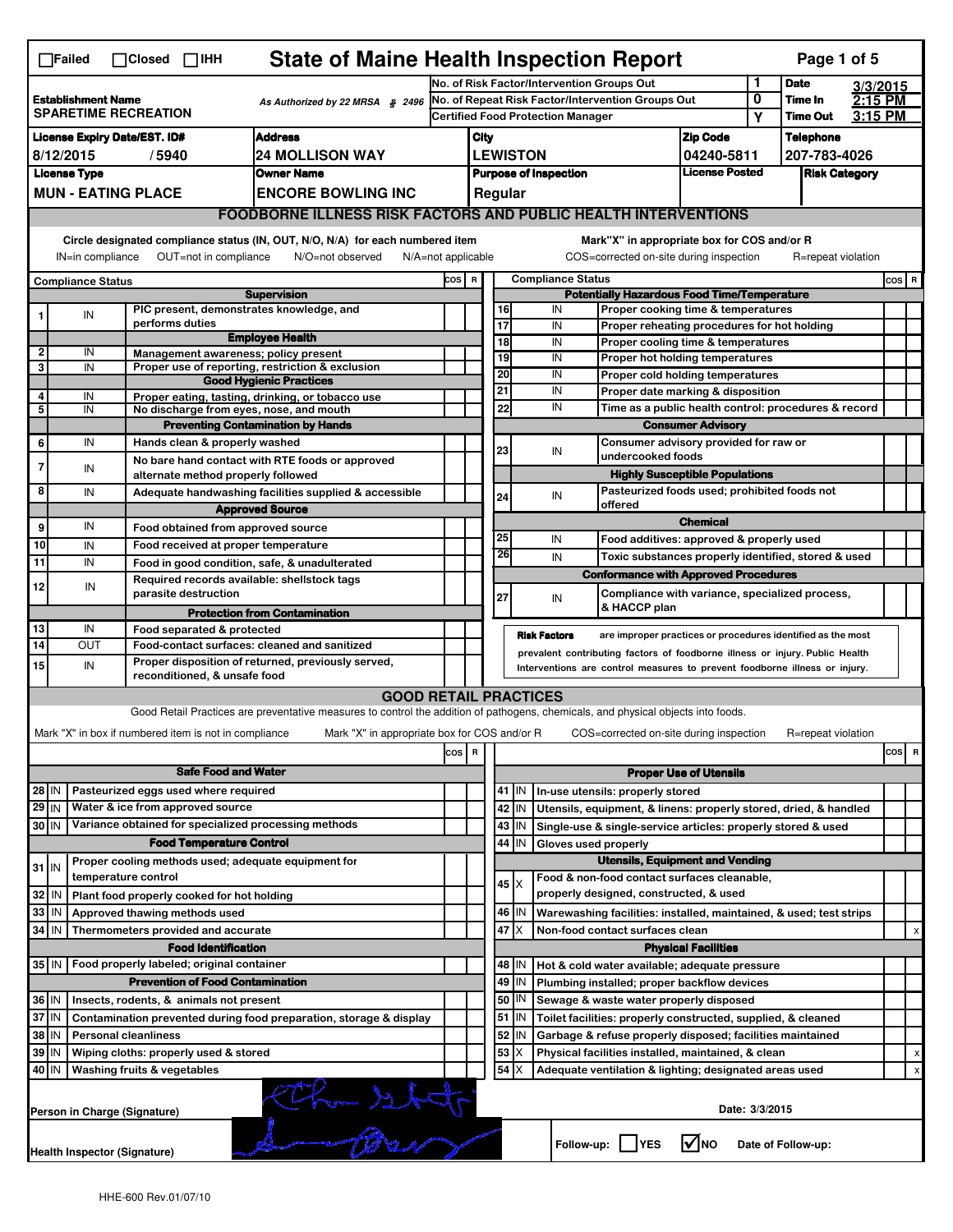|                                                    |                                          |  | <b>State of Maine Health Inspection Report</b> | Page 2 of 5      |                               |                                  |
|----------------------------------------------------|------------------------------------------|--|------------------------------------------------|------------------|-------------------------------|----------------------------------|
| <b>Establishment Name</b>                          |                                          |  | As Authorized by 22 MRSA                       | 3/3/2015<br>Date |                               |                                  |
| <b>SPARETIME RECREATION</b>                        |                                          |  |                                                |                  |                               |                                  |
| License Expiry Date/EST. ID#<br>8/12/2015<br>/5940 | <b>Address</b><br><b>24 MOLLISON WAY</b> |  | City / State<br><b>LEWISTON</b>                | /ME              | <b>Zip Code</b><br>04240-5811 | <b>Telephone</b><br>207-783-4026 |
|                                                    |                                          |  | <b>Temperature Observations</b>                |                  |                               |                                  |
| Location                                           | Temperature                              |  |                                                | <b>Notes</b>     |                               |                                  |
| walk0in cooler                                     | 40                                       |  |                                                |                  |                               |                                  |
| sandwich bar                                       | 40                                       |  |                                                |                  |                               |                                  |
| Hot water                                          | 110 plus                                 |  |                                                |                  |                               |                                  |
| Sandwich bar                                       | 35                                       |  |                                                |                  |                               |                                  |



**Date: 3/3/2015**

**Health Inspector (Signature)**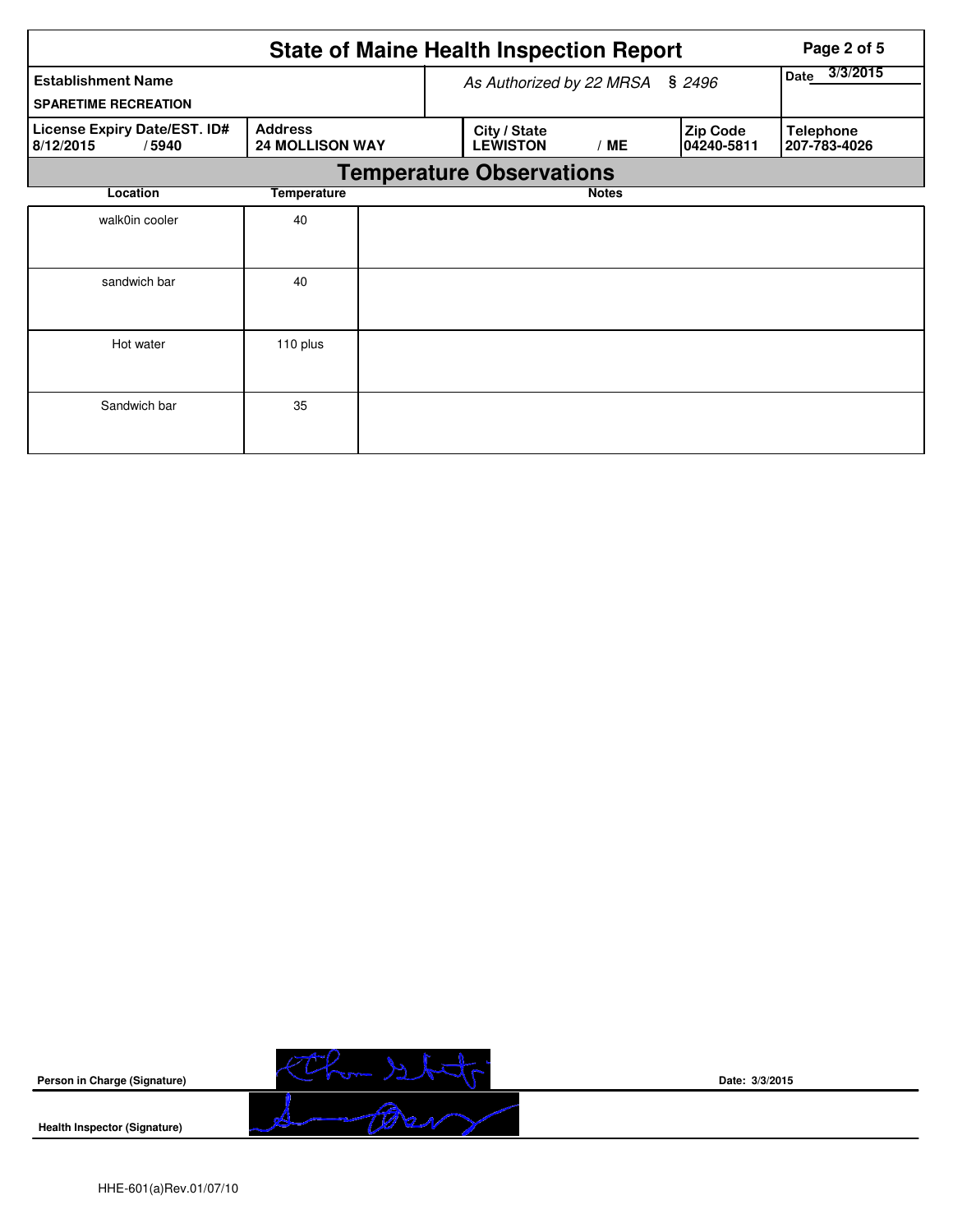| <b>State of Maine Health Inspection Report</b>                                                                                                                                    |                                                                                                          |                                        |           |                               |                  |  |  |
|-----------------------------------------------------------------------------------------------------------------------------------------------------------------------------------|----------------------------------------------------------------------------------------------------------|----------------------------------------|-----------|-------------------------------|------------------|--|--|
| <b>Establishment Name</b>                                                                                                                                                         |                                                                                                          |                                        |           |                               | 3/3/2015<br>Date |  |  |
| <b>SPARETIME RECREATION</b>                                                                                                                                                       |                                                                                                          |                                        |           |                               |                  |  |  |
| License Expiry Date/EST. ID#<br>8/12/2015<br>/5940                                                                                                                                | <b>Address</b><br><b>24 MOLLISON WAY</b>                                                                 | City / State<br><b>LEWISTON</b>        | <b>ME</b> | <b>Zip Code</b><br>04240-5811 |                  |  |  |
|                                                                                                                                                                                   | <b>Observations and Corrective Actions</b>                                                               |                                        |           |                               |                  |  |  |
|                                                                                                                                                                                   | Violations cited in this report must be corrected within the time frames below, or as stated in sections | 8-405.11 and 8-406.11 of the Food Code |           |                               |                  |  |  |
| 14: 4-601.11.(A): C: Equipment food-contact surfaces and utensils are not clean to sight and touch.                                                                               |                                                                                                          |                                        |           |                               |                  |  |  |
| INSPECTOR NOTES: residue on potato peeler                                                                                                                                         |                                                                                                          |                                        |           |                               |                  |  |  |
| 45: 4-202.15: N: Can openers improperly designed and constructed.                                                                                                                 |                                                                                                          |                                        |           |                               |                  |  |  |
| INSPECTOR NOTES: clean can opener                                                                                                                                                 |                                                                                                          |                                        |           |                               |                  |  |  |
| 45: 4-204.12: N: Equipment openings, closures and deflectors are improperly designed and constructed.                                                                             |                                                                                                          |                                        |           |                               |                  |  |  |
| INSPECTOR NOTES: replace torn or split refrigerationj door seals                                                                                                                  |                                                                                                          |                                        |           |                               |                  |  |  |
| 47: 4-602.13: N: Non-food contact surfaces are not cleaned at a frequency necessary to preclude accumulation of soil residues.                                                    |                                                                                                          |                                        |           |                               |                  |  |  |
| INSPECTOR NOTES: clean walk-in cooler floor-clean exterior of trash cans-                                                                                                         |                                                                                                          |                                        |           |                               |                  |  |  |
| 53: 6-101.11.(A): N: Indoor surfaces are not properly constructed as to be smooth, durable, and easily cleanable or constructed of nonabsorbent material<br>in areas of moisture. |                                                                                                          |                                        |           |                               |                  |  |  |
| INSPECTOR NOTES: entrance to kitchen repair and paint wall                                                                                                                        |                                                                                                          |                                        |           |                               |                  |  |  |
| 53: 6-201.13.(A): N: Floor and wall junctures are not enclosed and sealed.                                                                                                        |                                                                                                          |                                        |           |                               |                  |  |  |
| INSPECTOR NOTES: install new cove base where missing                                                                                                                              |                                                                                                          |                                        |           |                               |                  |  |  |
| 53: 6-501.12: N: The physical facilities are not clean.                                                                                                                           |                                                                                                          |                                        |           |                               |                  |  |  |
| INSPECTOR NOTES: clean walls and around edges of flooring/floor molding                                                                                                           |                                                                                                          |                                        |           |                               |                  |  |  |
| 54: 6-501.14.(A): N: Ventilation not clean.                                                                                                                                       |                                                                                                          |                                        |           |                               |                  |  |  |
| INSPECTOR NOTES: clean range hood system                                                                                                                                          |                                                                                                          |                                        |           |                               |                  |  |  |
|                                                                                                                                                                                   |                                                                                                          |                                        |           |                               |                  |  |  |
|                                                                                                                                                                                   |                                                                                                          |                                        |           |                               |                  |  |  |
|                                                                                                                                                                                   |                                                                                                          |                                        |           |                               |                  |  |  |
|                                                                                                                                                                                   |                                                                                                          |                                        |           |                               |                  |  |  |

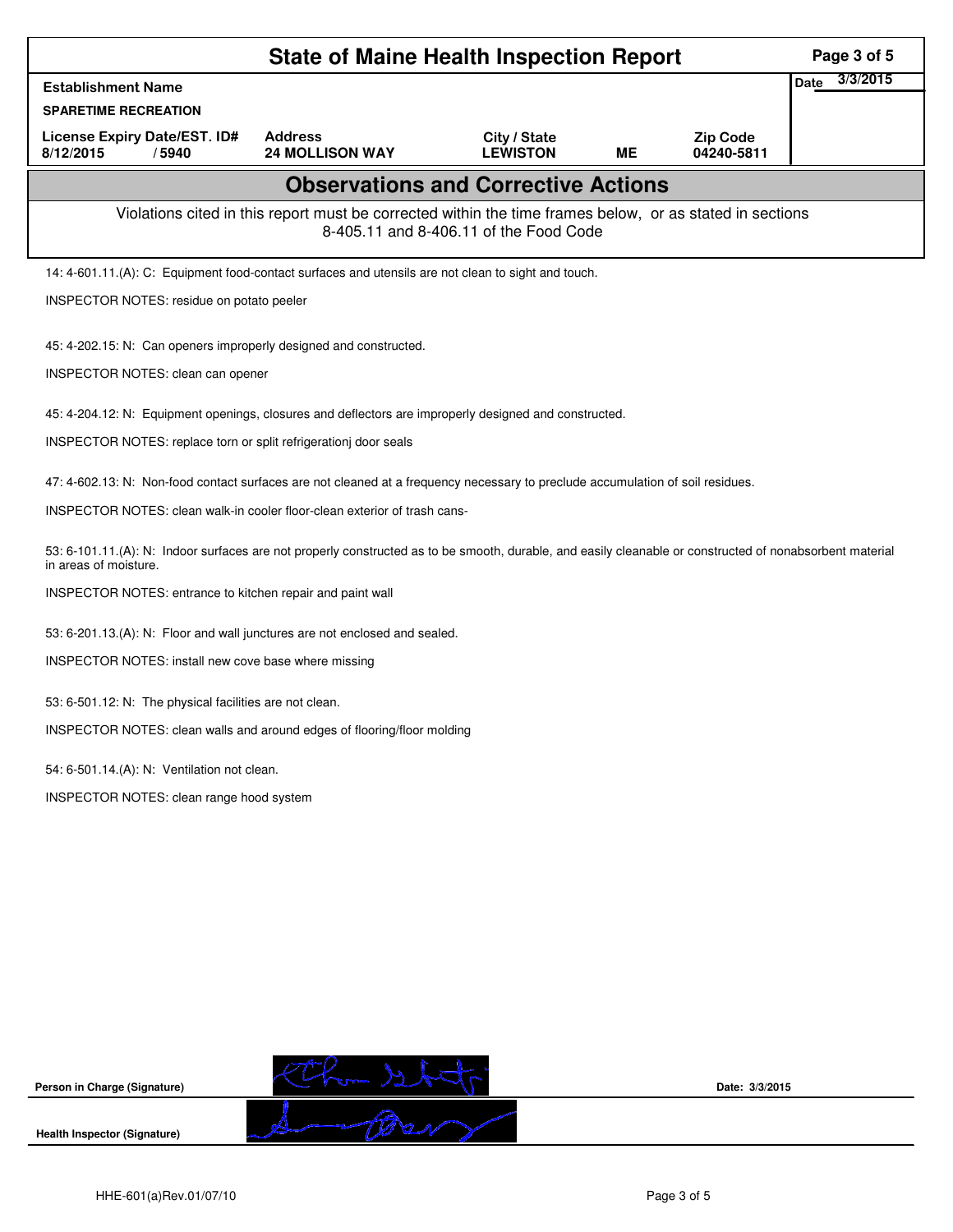| <b>State of Maine Health Inspection Report</b>     |                                          |                                 |    |                               |                         |  |  |  |  |
|----------------------------------------------------|------------------------------------------|---------------------------------|----|-------------------------------|-------------------------|--|--|--|--|
| <b>Establishment Name</b>                          |                                          |                                 |    |                               | 3/3/2015<br><b>Date</b> |  |  |  |  |
| <b>SPARETIME RECREATION</b>                        |                                          |                                 |    |                               |                         |  |  |  |  |
| License Expiry Date/EST. ID#<br>8/12/2015<br>/5940 | <b>Address</b><br><b>24 MOLLISON WAY</b> | City / State<br><b>LEWISTON</b> | МE | <b>Zip Code</b><br>04240-5811 |                         |  |  |  |  |
| <b>Inspection Notes</b>                            |                                          |                                 |    |                               |                         |  |  |  |  |

## Certified Food Protection Manager

Unless directed otherwise, all Eating Establishments are required to submit a copy of their Certified Food Protection Manager (CFPM) certificate. A CFPM must be hired within 90 days of a new eating establishment opening or when a CFPM leaves employment. For a list of CFPM courses and trainers go to http://www.maine.gov/healthinspection/training.htm

Please provide a copy of this certification(s) to your inspector [ Susan Reny ] by emailing to

[ sreny@lewistonmaine.gov ] or faxing to 207-795-5071. A copy may also be sent to Carol Gott, Health Inspection Program, 286 Water St. 3rd Floor, Augusta, ME 04333 or carol.gott@maine.gov.

Please include the name of your establishment and the establishment ID# with your certification(s).

### 2013 Maine Food Code Adoption

The Maine Food Code was adopted in October of 2013. Please refer to our website for a copy,

http://www.maine.gov/healthinspection. Following are a few of the major changes:

" No Bare Hand Contact with Ready-To-Eat Food. Handlers are required to use gloves, utensils, deli papers, etc., to avoid bare hand contact with ready-to-eat food;

- Establishments must have clean-up procedures for employees to follow following vomiting and diarrheal events;
- Responsibilities of the person in charge for ill employees (exclusions and restrictions); and,
- Date marking of Ready-to-eat potentially hazardous foods.

## Violation Correction Timeframe

Critical violations should be corrected on site, but in any event, within 10 days. The licensee must contact the inspector when the critical violation has been addressed at 207-( 513-3125 Ext 3224 ) or email ( sreny@lewistonmaine.gov ). Non-critical violations must be corrected within 30 days. Failure to satisfactorily correct these violations before the follow-up inspection may result in enforcement proceedings by the Department to include fines and penalties, which are outlined in Sections 7, 8 and 9 of the Rules Relating to the Administration and Enforcement of Establishments Licensed by the Health Inspection Program available at http://www.maine.gov/healthinspection. License renewals can be denied if violations are not corrected within the noted timeframes.

### C= Critical violation and NC= Non-critical violation

"Critical violation" means a provision of the Food Code that, if in non-compliance, is more likely than other violations to contribute to food contamination, illness or environmental health hazard.

#### Additional Inspection Fee

License fees provide for two inspections per year. When additional inspections are required, the Department may charge an additional \$100 fee to cover the costs of each additional inspection or visit.

#### Document Retention/Posting

Pursuant to the Maine Food Code, the establishment's current license must be displayed. In addition, a sign or placard must be posted in a conspicuous area notifying consumers that a copy of the most recent inspection report is available upon request. CFPM certificates must be posted in a conspicuous area and must be available to the Department upon request.

Jamie Asselin is a CFPM CERT# 9524701 exp 10/31/2017